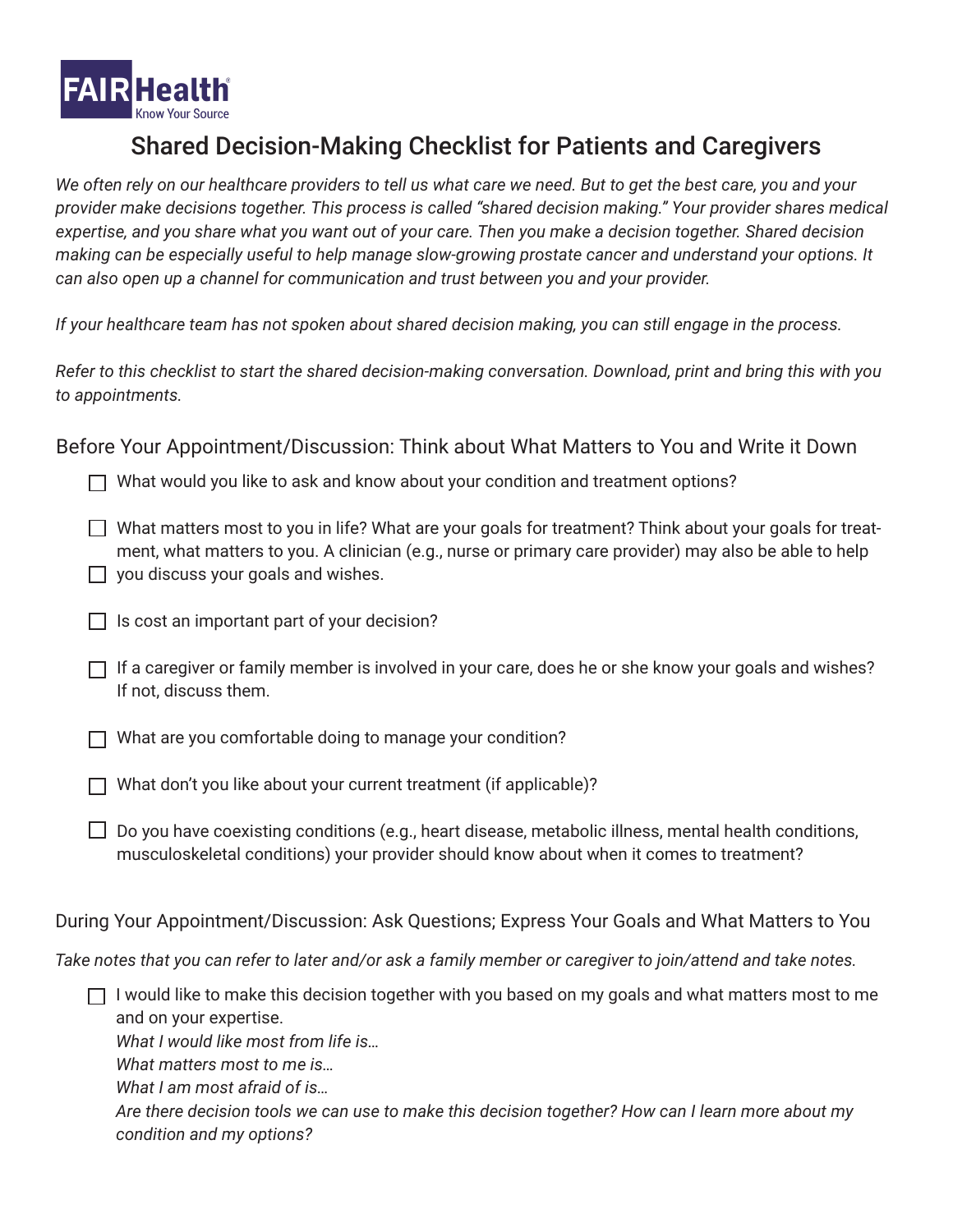- $\Box$  Will these treatments cure my disease or manage it?
- $\Box$  What are the benefits of each option?
- $\Box$  What are the risks if I choose this option?
- $\Box$  What are the potential side effects of each treatment option?
- $\Box$  What might I have to change about my lifestyle if I choose any of these treatment options?
- $\Box$  What sort of time commitment will each of these treatments require? How often will I have to come in for tests and/or procedures?
- $\Box$  Am I eligible for nonsurgical procedures? What are they?
- $\Box$  If I choose to do chemotherapy, how long will it take to complete treatment?
- $\Box$  If I have surgery, how will it affect my life?
- $\Box$  If I have surgery, how soon will I be able to return to work?
- $\Box$  What is the healing process like after surgery? If a family member also had cancer, does that affect my prognosis?
- $\Box$  What is my prognosis with each of these options?
- $\Box$  What if I don't want to do anything?
- $\Box$  What are the costs associated with each of the options? Whom can I speak with to learn more about the treatments and how I can pay for them?
- $\Box$  For my specific condition, what would be my best options?
- $\Box$  Are there support groups I can join for people with prostate cancer? I don't understand. Can you explain this to me a different way?
- $\Box$  Can I contact you with questions?
- $\Box$  Can you give this information to me in writing?
- $\Box$  Is my decision between treatment options time-sensitive, or can I wait and think it over?
- $\Box$  What are the next steps?